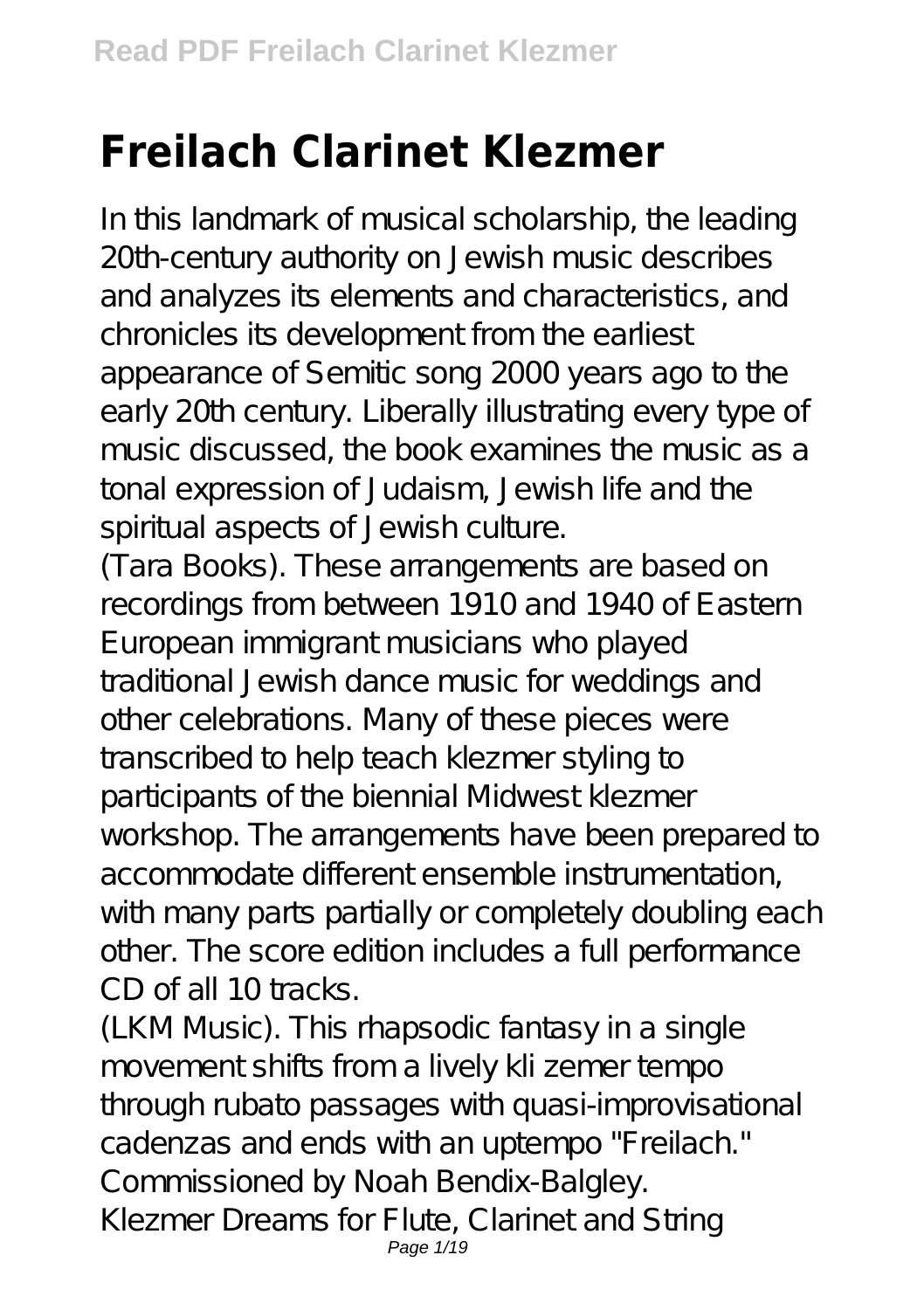QuartetFull Score Experiencing Jewish Music in America Easy Klezmer Tunes The Art of Playing Klezmer The Accordion in All Its Guises A Guide to Concert, World, Social, and Historical

Dance

An Ethnography of the Jewish Music Revival in Poland and Germany

A Listener's Companion

*Author Magdalena Waligorska offers not only a documentation of the klezmer revival in two of its European headquarters (Kraków and Berlin), but also an analysis of the Jewish / non-Jewish encounter it generates.*

*"An excellent addition to . . . ethnomusicological studies of nontraditional music in America." -- Choice "A well-deserved look at the musical world of immigrant Jews, who, in finding and creating an expressive medium for self-identity, helped shape and give life to American popular culture." -- Ethnomusicology "Employing the tools of the ethnomusicologist and the social historian, Slobin has produced an important and highly readable account of the formation and function of a little-studied aspect of American popular culture." -- Journal of American Studies*

*The exercises in this book are designed to help students learn the scales, articulations, technic, and style necessary to play clarinet in the jazz idiom, particularly in the Big Band or swing styles.*

*Here presented for the first time in English are Moshe Beregovski's surviving essays, plus his anthologies containing hundreds of folk songs with full Yiddish and English texts.*

*Exploring Dance Forms and Styles*

*The Accordion in the Americas*

*Its Roots and Offshoots*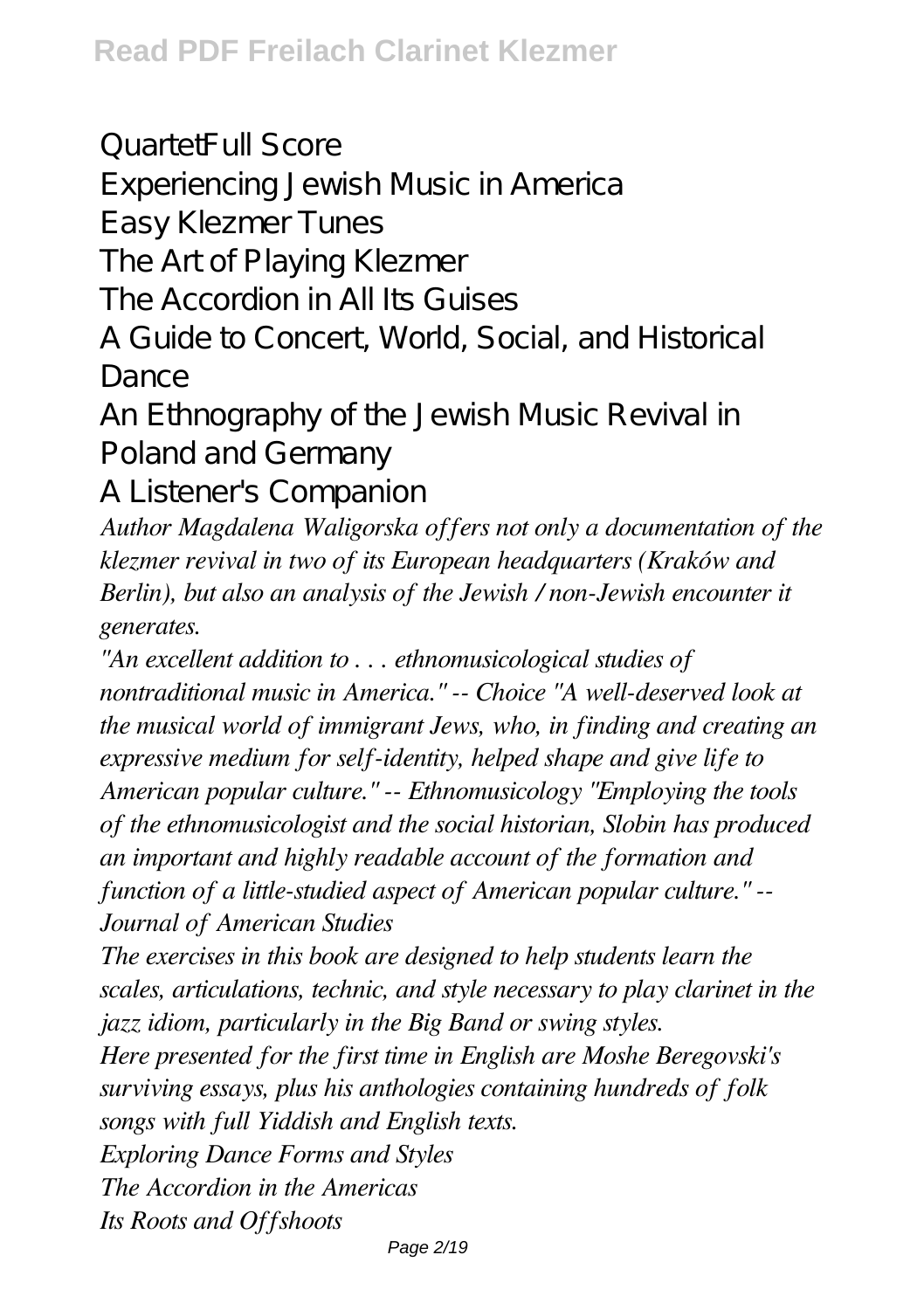*Exploring the Klezmer World T.U.B.A. Journal Celtic Music for Violin The History, the Music, the Folklore (Tara Books). Covers all the moves for musicians ready to tackle Klezmer arrangement. Klezmer style, instrument combinations, orchestration, phrasing, and more for band or small ensemble. 8-1/2 x 11 . Shpil offers an expansive history of klezmer, from its medieval origins through the present era. Individual chapters concentrate on the most common instruments found in a typical klezmer ensemble: violin, clarinet, accordion, bass, percussion, and even voice. Contributors include a cast of musicians who have recorded, performed, and studied klezmer for years. Each chapter concludes with a selection of three songs that illustrate and exemplify the history and techniques already described. Shpil includes a "klezmer glossary" of mostly musical terms and a discography of both classic and new klezmer and Yiddish recordings, all designed to guide readers in the appreciation of this remarkable musical genre and the art of playing and singing klezmer tunes.*

*The author explores the phenomenon of the Jewish culture in Europe. In this book she*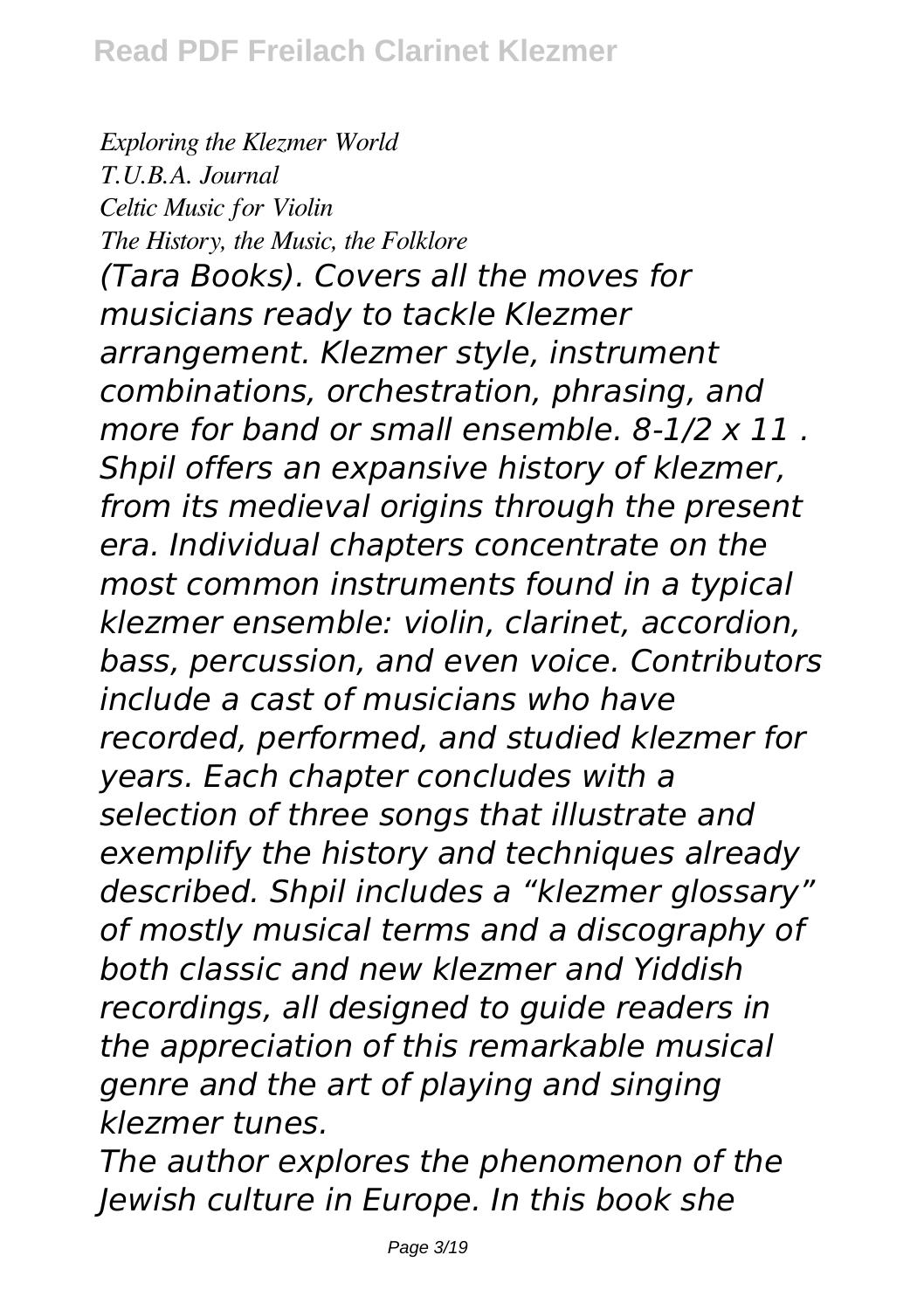*askes in what way do non-Jews embrace and enact Jewish culture and for what reasons. Klezmer! is the fascinating story of survival against the odds, of a musical legacy so potent it can still be heard dispite assimilation and near annihilation. The scratchy, distant sound of the early recordings discovered and studied by Henry Sapoznik have formed a soundtrack for an entirely new generation of performers.*

*Old-Time Fiddling Across America*

*Switched on Pop*

*Tenement Songs*

*Klezmer Music and the Contemporary City Klezmer's Afterlife*

*Joy of Klez*

*Klezmer, Polka, Tango, Zydeco, and More!* The music of clarinetists Naftule Brandwein and Dave Tarras is iconic of American klezmer music. Their legacy has had an enduring impact on the development of the popular world music genre.

This book tells the story of Berlin's dynamic klezmer scene, tracing the ongoing dialogue between traditional Yiddish folk music and the creativity and modern urbanity of the German capital. It reveals how contemporary Page 4/19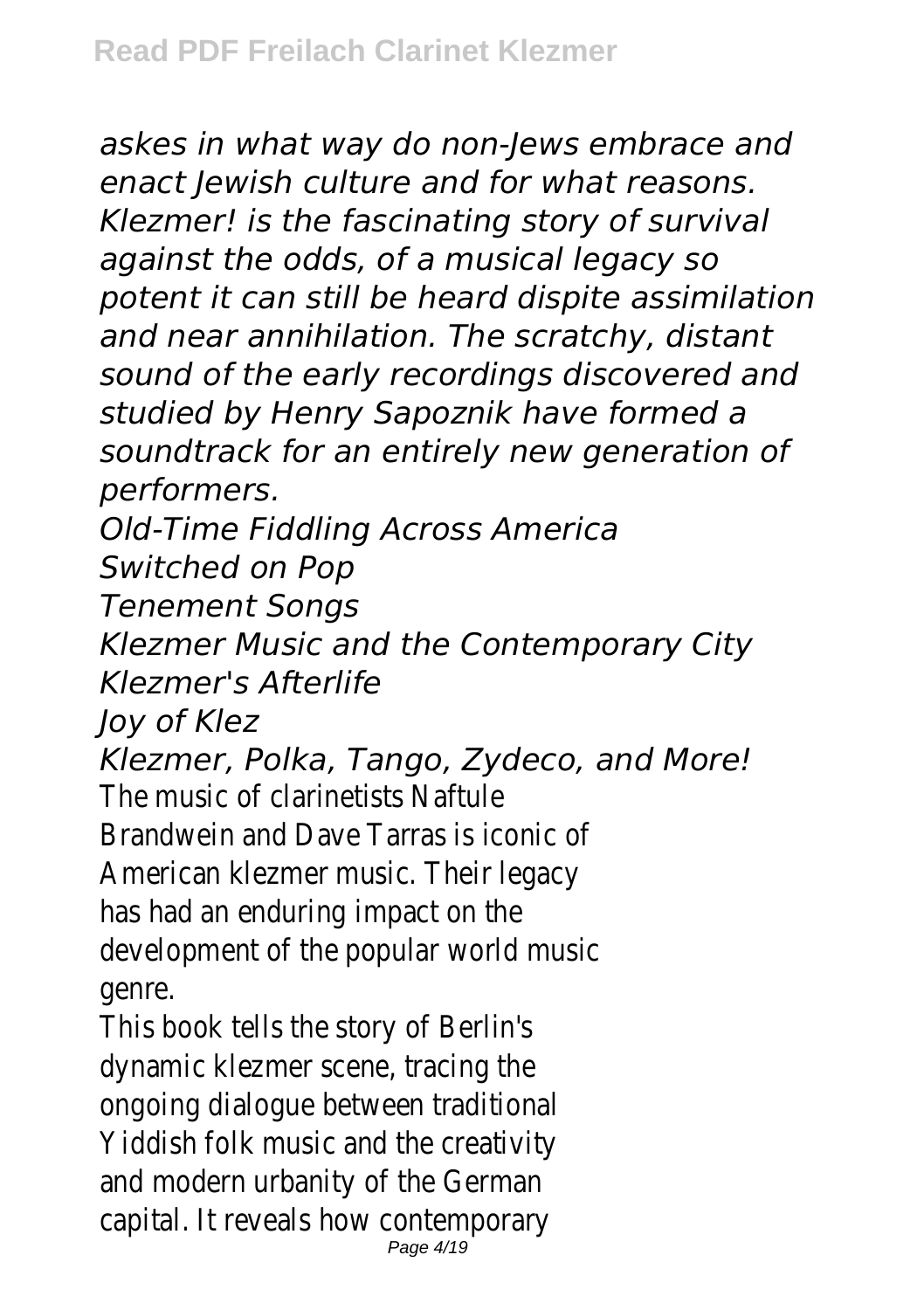klezmer has become not only a product but also a producer of the city. Investigates American klezmer music: its roots, evolution and the revival that began in the 1970s. In this vivid musical ethnography, Timothy Rice documents and interprets the history of folk music, song, and dance in Bulgaria over a seventy-year period of dramatic change. From 1920 to 1989, Bulgaria changed from a nearly medieval village society to a Stalinist planned industrial economy to a chaotic mix of capitalist and socialist markets and cultures. In the context of this history, Rice brings Bulgarian folk music to life by focusing on the biography of the Varimezov family, including the musician Kostadin and his wife Todora, a singer. Combining interviews with his own experiences of learning how to play, sing and dance Bulgarian folk music, Rice presents one of the most detailed accounts of traditional, aural learning processes in the ethnomusicological literature. Using a combination of traditionally dichotomous musicological and ethnographic approaches, Rice tells the Page 5/19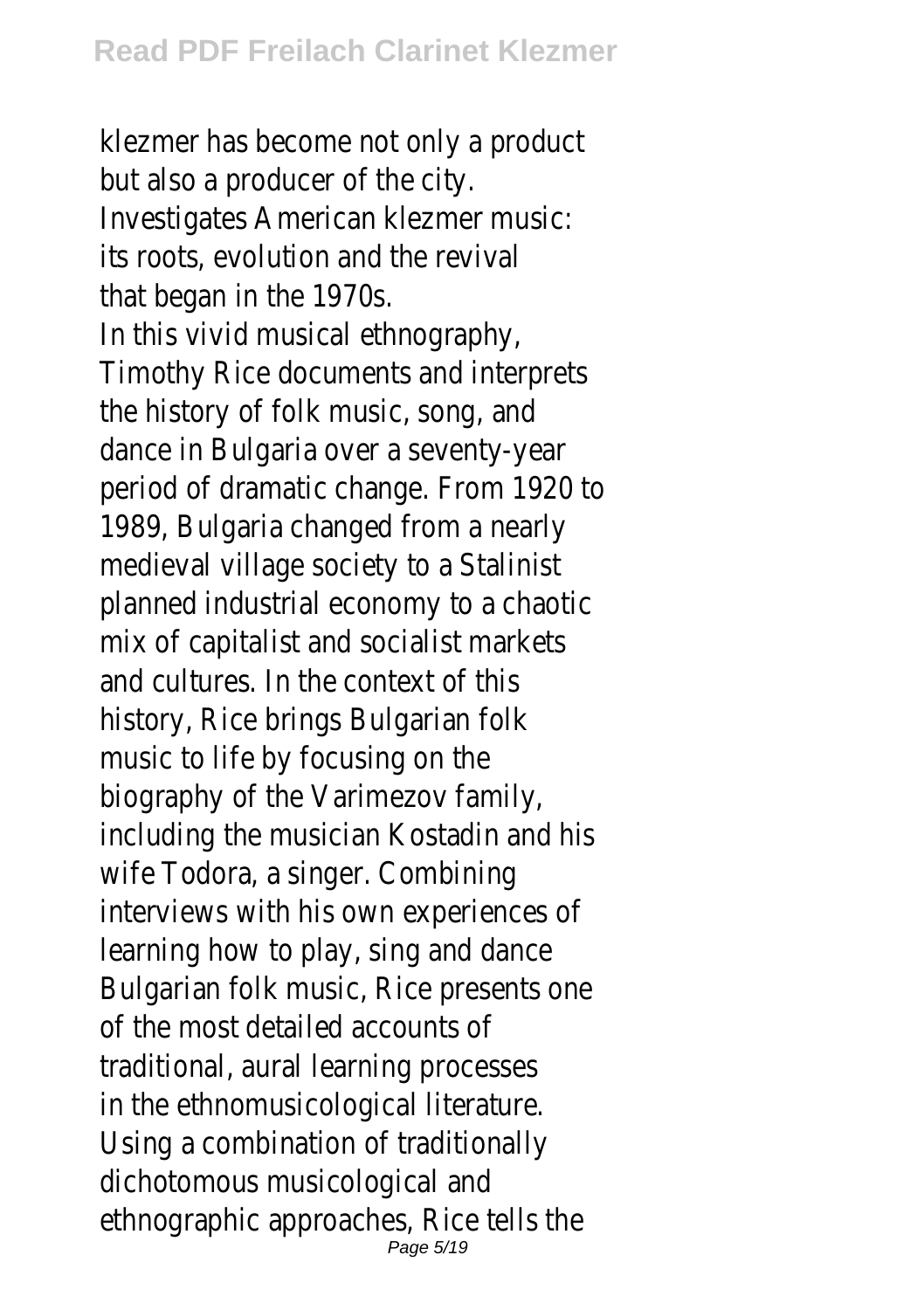story of how individual musicians learned their tradition, how they lived it during the pre-Communist era of family farming, how the tradition changed with industrialization brought under Communism, and finally, how it flourished and evolved in the recent, unstable political climate. This work—complete with a compact disc and numerous illustrations and musical examples—contributes not only to ethnomusicological theory and method, but also to our understanding of Slavic folklore, Eastern European anthropology, and cultural processes in Socialist states. Full Score The Essential Klezmer Fiddler on the Move American Record Guide Experiencing Bulgarian Music 62 traditional pieces for descant (soprano) recorder Another great addition to the Avrahm Galper Clarinet Series, here Avrahm presents 42 fantastic Klezmer tunes to add to your repertoire. All arranged for clarinet and B-Flat instruments in easy to read notation, all on single pages to avoid awkward page turns. Intermediate in difficulty.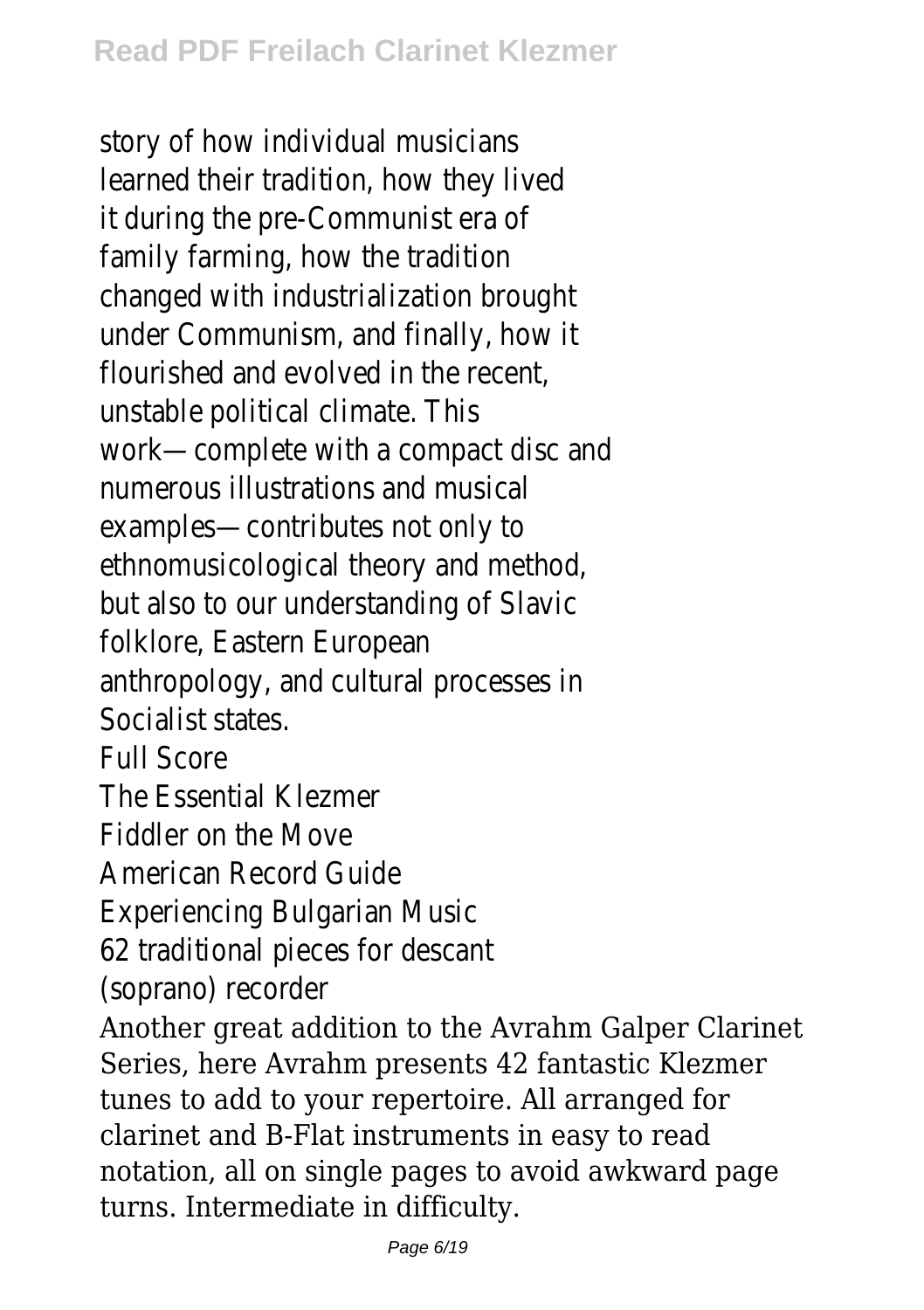Klezmer presents a lively and detailed overview of the folk musical tradition as practiced in Philadelphia's twentieth-century Jewish community. Through interviews, archival research, and recordings, Hankus Netsky constructs an ethnographic portrait of Philadelphia's Jewish musicians, the environment they worked in, and the repertoire they performed at local Jewish lifestyle and communal celebrations. Netsky defines what klezmer music is, how it helped define Jewish immigrant culture in Philadelphia, and how its current revival has changed klezmer's meaning historically. Klezmer also addresses the place of musicians and celebratory music in Jewish society, the nature of klezmer culture, the tensions between sacred and secular in Jewish music, and the development of Philadelphia's distinctive "Russian Sher" medley, a unique and masterfully crafted composition. Including a significant amount of musical transcriptions, Klezmer chronicles this special musical genre from its heyday in the immigrant era, through the mid-century period of its decline through its revitalization from the 1980s to today. Originally published in hardcover in 2002. "Klezmer" is a Yiddish word for professional folk instrumentalist-the flutist, fiddler, and bass player that made brides weep and guests dance at weddings throughout Jewish eastern Europe before the culture was destroyed in the Holocaust, silenced under Stalin, and lost out to assimilation in America. Klezmer music is now experiencing a tremendous new spurt of interest worldwide with both Jews and non-Jews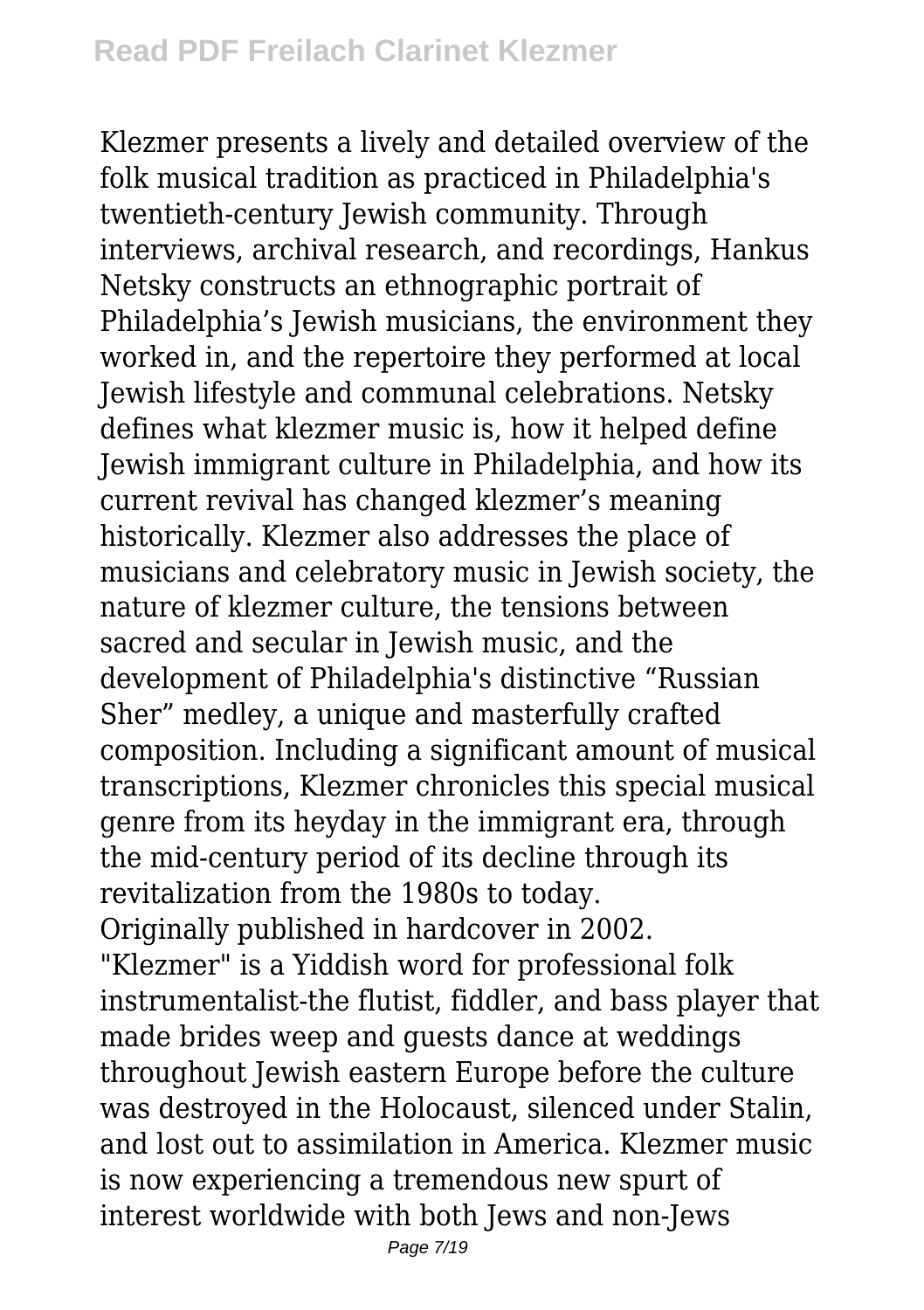recreating this restless volatile, and vibrant musical culture. Firmly centered in the United States, klezmer has paradoxically moved back across the Atlantic as a distinctly "American" music, played throughout central and eastern Europe, as well as in many other parts of the world. Fiddler on the Move places klezmer music squarely within American music studies, cultural studies, and ethnomusicology. Neither a chronology nor a comprehensive survey, the book describes a variety of approaches and perspectives for coming to terms with the highly diverse array of activities found under the klezmer umbrella. Bringing to his subject the insights of an accomplished ethnomusicologist, Slobin addresses such questions as: How does klezmer overlap with, and differ from, the many other contemporary "heritage" musics based on an assumed connection with a group identity and links to a tradition? How do economics, artistic expression, and the evocation of the past interact in motivating klezmer performers and audiences? In what kinds of environment does klezmer flourish? How do stylistic features such as genre, form, and ornamentation help to define the technique, affect, and aesthetic of klezmer? Featuring a music CD with many of the archival and contemporary recordings discussed in the text, this fascinating study will interest scholars, students, musicians, and music lovers Schwann Spectrum Artie Shaw's Jazz Technic, Book 1 The Popular Music of the Jewish Immigrants American Klezmer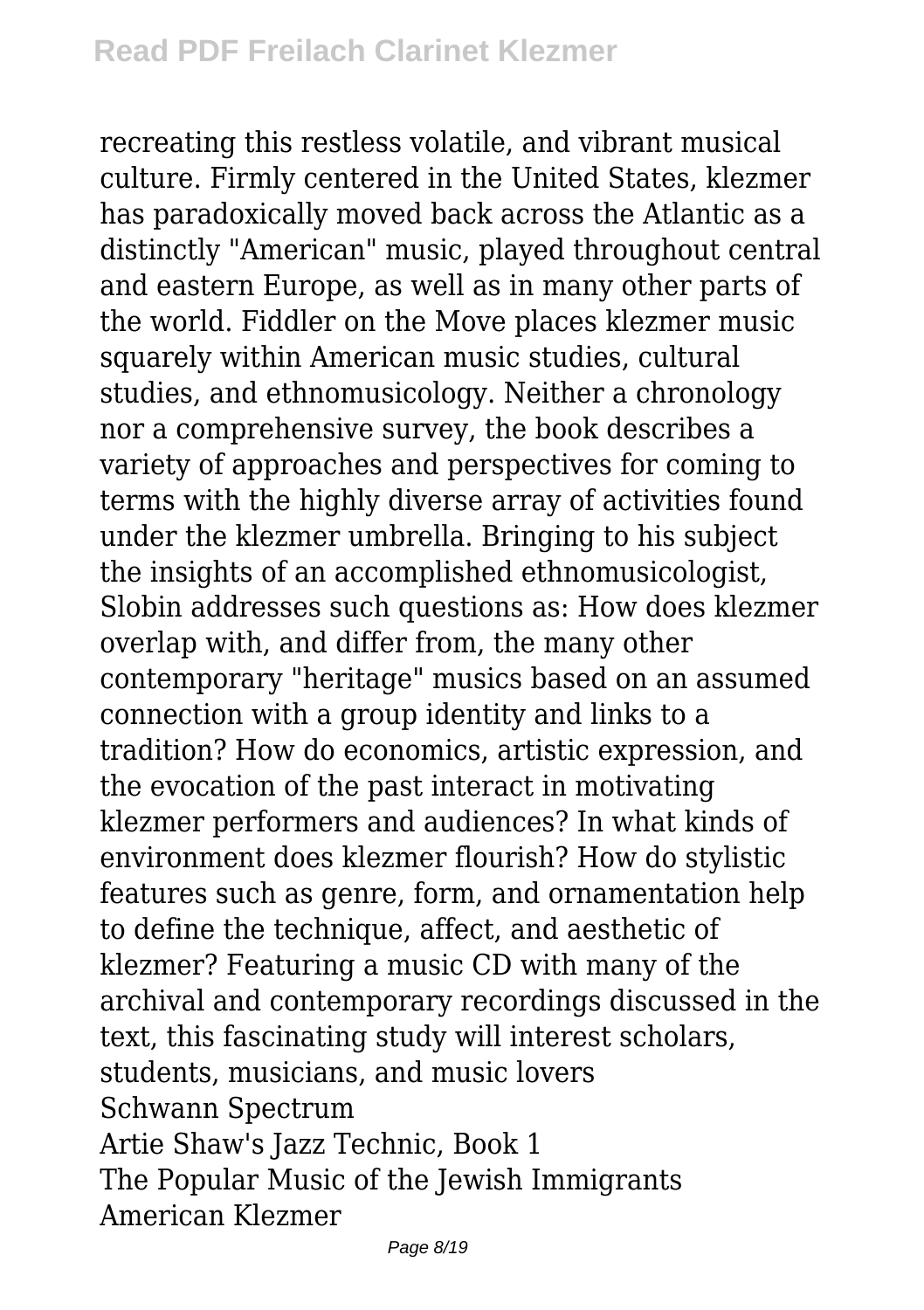## Klezmer Dreams for Flute, Clarinet and String Quartet Klezmer!: Jewish Music from Old World to Our World Stempenyu

*From Ani DiFranco to Bob Dylan to Woodie Guthrie, American folk music comprises a truly diverse and rich tradition—one that's almost impossible to define in broad terms. This book explains why folk music is still highly relevant in the digital age. \* Interviews with key figures in folk music including Janis Ian, Nora Guthrie (Woody's daughter), Jonathan Edwards, Tom Paxton, David Bromberg, and others \* 25 photos of various personalities and instruments, all taken by the author, an award-winning photo journalist. Cover photo of Pete Seeger is also by the author \* Foreword by JibJab co-founders Gregg and Evan Spiridellis \* More Folk, an appendix of selected Resources (a comprehensive guide to books, Web sites, instructional materials, camps, radio, children's material, record labels, organizations, museums, etc.) \* Listening Space, an appendix identifying 75 influential or representative recordings spanning the history of folk from the author's perspective*

*You can hear it in the hottest clubs in New York, the hippest rooms in New Orleans, Chicago, and San Francisco, and in top concert halls around the world. It's a joyous sound that echoes the past. It's Old World meets New World. It's secular and sacred. It's traditional and experimental. It's played by classical violinist Itzhak Perlman (his all-klezmer album in his all-time best-seller!), the hypno-pop band Yo La Tengo, and avant-gardist John Zorn. It made the late great Benny Goodman's clarinet wail. It's klezmer and it's hot! The Essential Klezmer is the definitive introduction to a musical form in the midst of a renaissance. It documents the history of klezmer from its roots in the Jewish*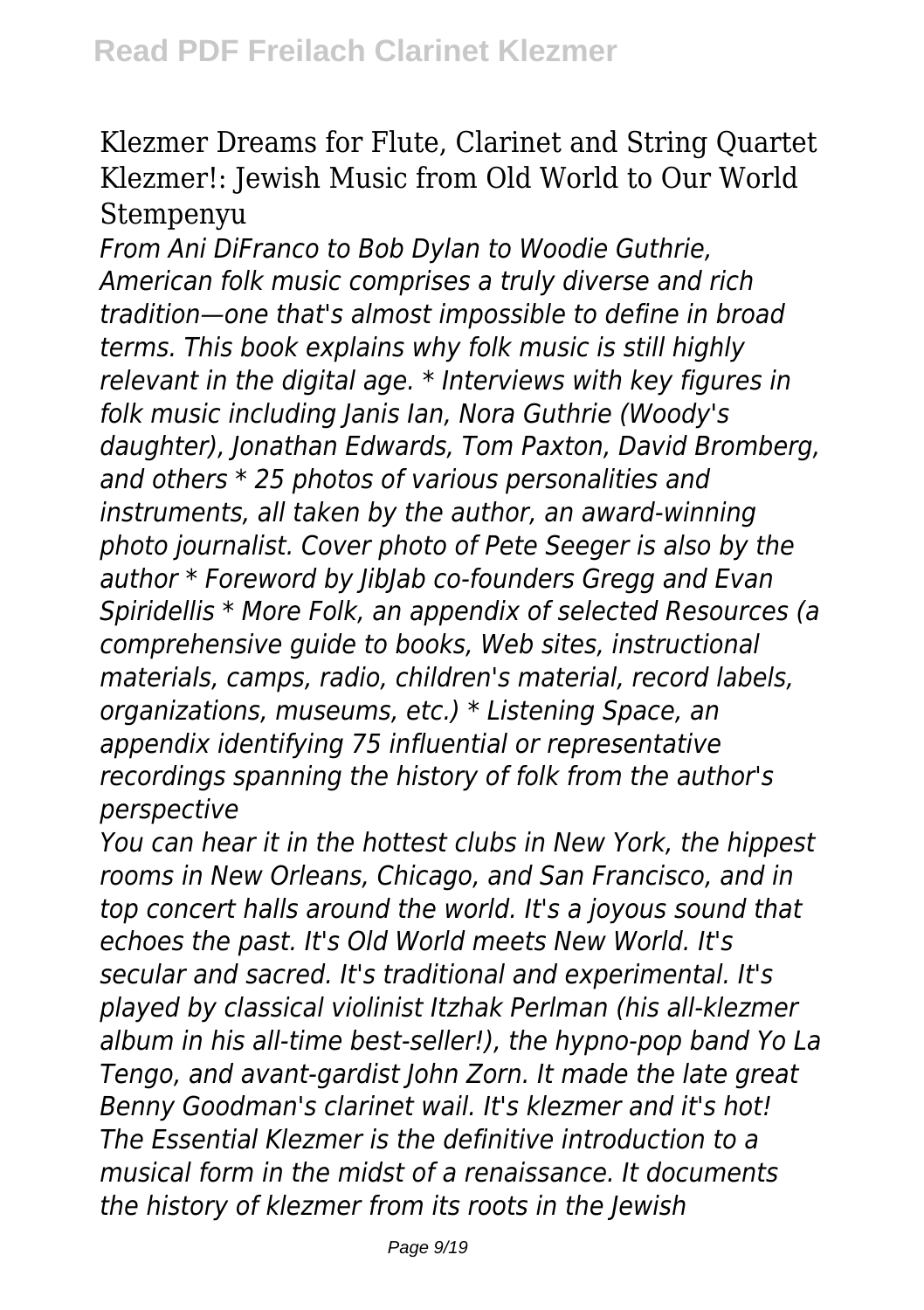*communities of medieval Eastern Europe to its current revival in Europe and America. It includes detailed information about the music's social, cultural, and political roots as well as vivid descriptions of the instruments, their unique sounds, and the players who've kept those sounds alive through the ages. Music journalist Seth Rogovoy skillfully conveys the emotional intensity and uplifting power of klezmer and the reasons for its ever widening popularity among Jews and Gentiles, Hasidim and club kids, grandparents and their grandkids. A comprehensive discography presents the "Essential Klezmer Library," extensive lists of recordings, artists, and styles, as well as an up-to-the-minute resource of music retailers, festivals, workshops, and klezmer Web sites. The Essential Klezmer is as entertaining as it is enlightening.*

*Experiencing Jewish Music in America: A Listener's Companion offers an easy-to-read and new perspective on the remarkably diverse landscape that comprises Jewish music in the United States. This much-needed survey on the art of listening to and enjoying this dynamic and diverse musical culture invites listeners curious about the many types of music in its connection to Jewish life. Experiencing Jewish Music in America is intended to encourage further reading about, listening to, and viewing of this portion of America's musical heritage, and provide listeners with the tools to understand and appreciate this body of work. This volume is designed to appeal to listeners of all stripes, regardless of ability to read music, and of religious or cultural background. Experiencing Jewish Music in America offers insights into an extensive range of musical genres and styles that have been central to the Jewish experience, beginning with the arrival of the first Jewish immigrants in the sixteenth century and the chanting of the Torah, to the sounds of pop today. It lays the groundwork for the* Page 10/19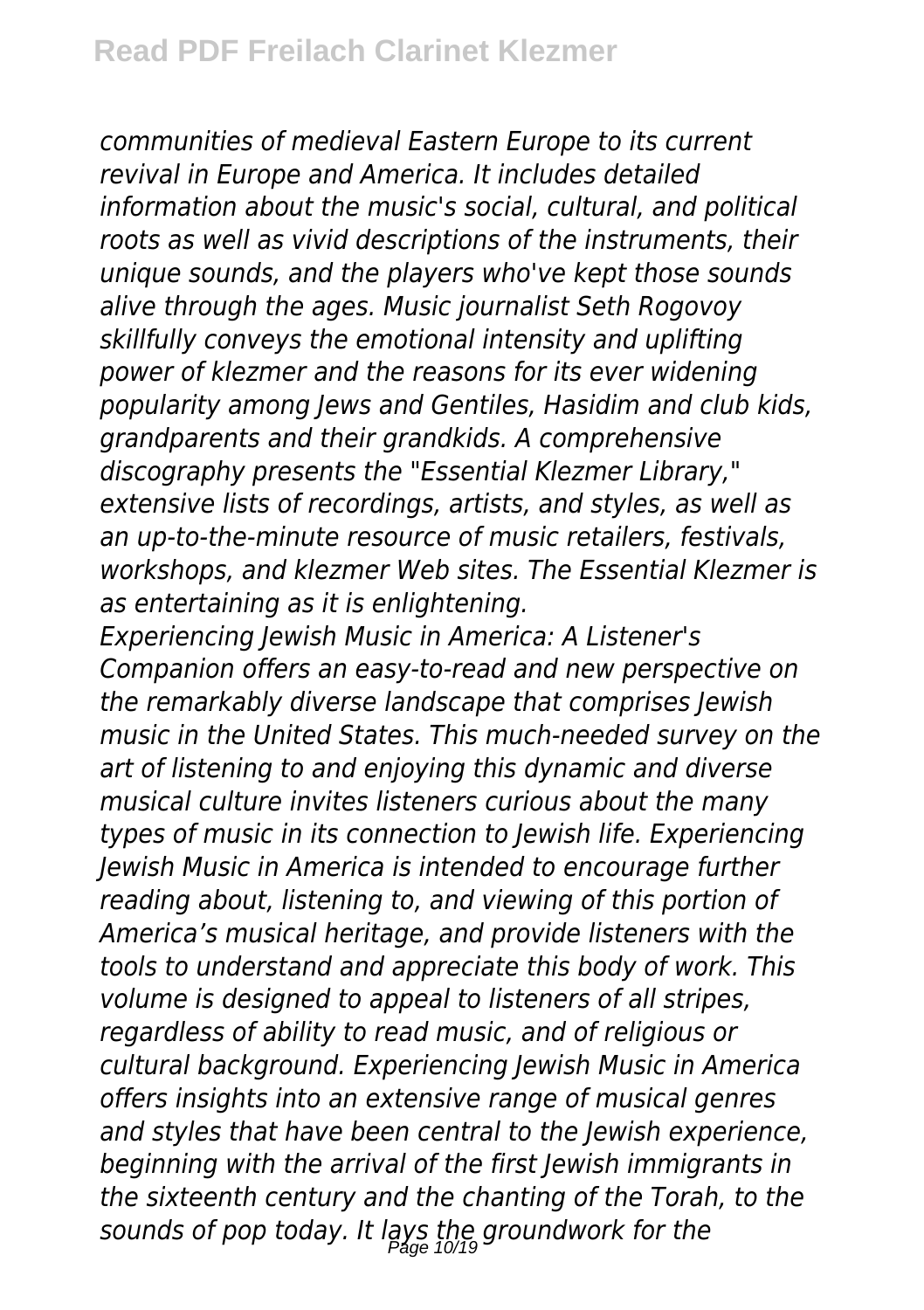*listener's understanding of music in its relation to Jewish studies by exploring the wide range of venues in which this music has appeared, from synagogue to street to stage to screen. Each chapter offers selected case studies where these unique forms of music were—and still can be—heard, seen, and experienced. This book gives readers unique insights into the challenges of classifying Jewish music, while it traces its history and development on American soil and outlines "ways of listening" so readers can draw clear connections to Jewish culture. The volume thus brings together American Jewish history, the story of American and Jewish music, and the roles of the individuals important to both. It offers the reader tools to identify, evaluate, and appreciate the musical genres, and reflect the growing interest of the past decade in the academic study of Jewish music.*

*More than a pattern book, this lays out the theory behind the use of pentatonic scales in jazz, and follows with transcribed solos and exercises. Still a favorite after 14 years, this book has become a standard in the field. New York Klezmer in the Early Twentieth Century The Book of Klezmer*

*Its Historical Development*

*Music and Community in Twentieth-Century Jewish Philadelphia*

*Reinventing Jewish Culture in Europe English folk tunes for recorder May It Fill Your Soul*

*A unique collection of 66 fiddle tunes illustrating the major regional styles found across America and Canada. This book contains rare vintage photographs, player's biographical profiles, historical and performance notes, bowing*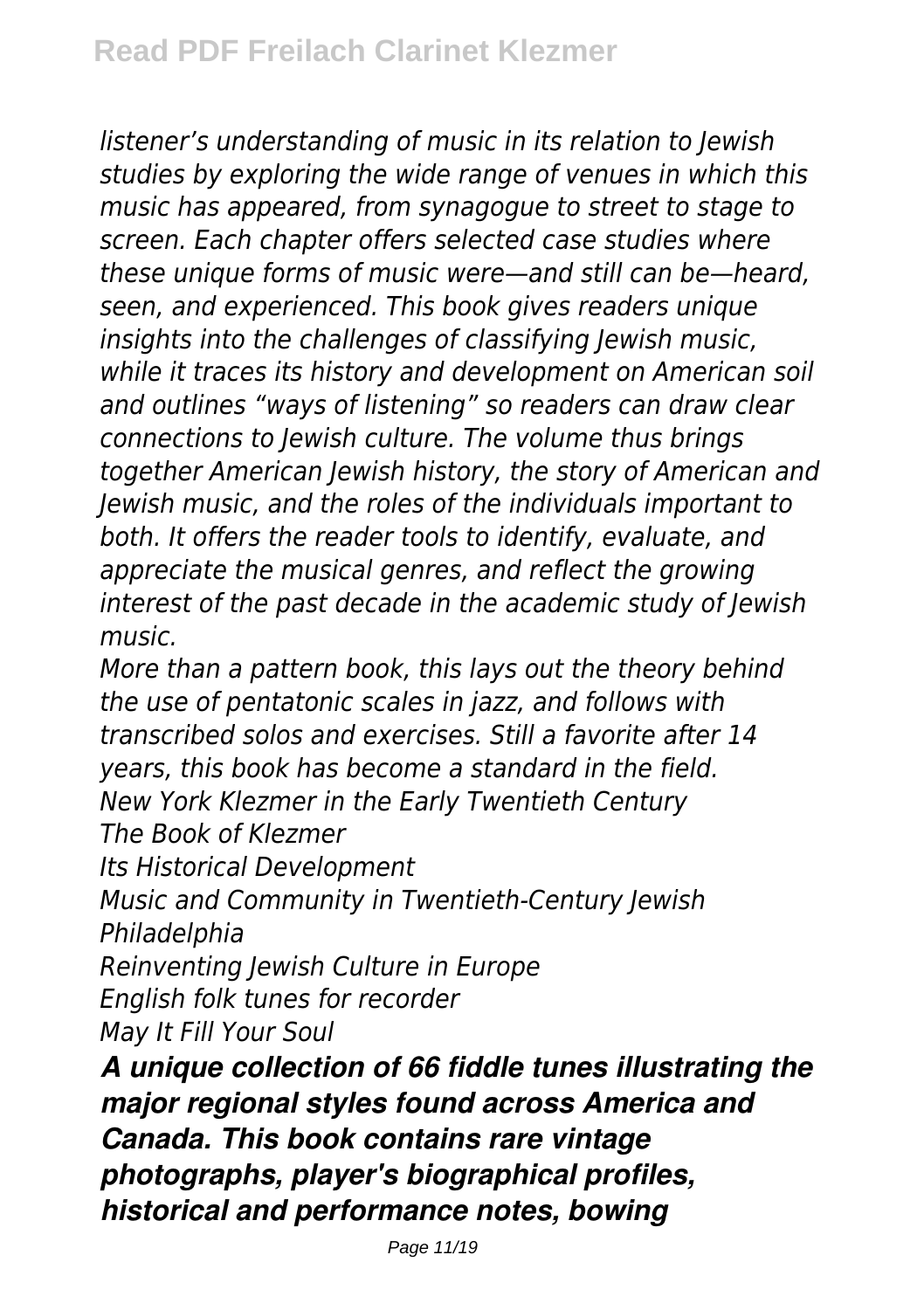*indications, and information on cross-tunings and the American institution of fiddle contests. the authors have collaborated brilliantly on this labor of love to produce a definitive volume of tunes transcribed from recordings by many of the best fiddlers in North America. Exemplary tunes are included from the Northeast, Southeast and Western regions, plus various widespread ethnic styles including Cajun, Irish, Scandinavian, Klezmer, and Eastern European styles.*

*This text and DVD package helps you to introduce students to a variety of dances without having to leave the classroom! It includes 39 dance performances and resources for 21 more dance forms.*

*Pop music surrounds us - in our cars, over supermarket speakers, even when we are laid out at the dentist - but how often do we really hear what's playing? Switched on Pop is the book based on the eponymous podcast that has been hailed by NPR, Rolling Stone, The Guardian, and Entertainment Weekly for its witty and accessible analysis of Top 40 hits. Through close studies of sixteen modern classics, musicologist Nate Sloan and songwriter Charlie Harding shift pop from the background to the foreground, illuminating the essential musical concepts behind two decades of chart-topping songs. In 1939, Aaron Copland published What to Listen for in Music, the bestseller that made classical music approachable for generations of listeners. Eighty years later, Nate and Charlie update*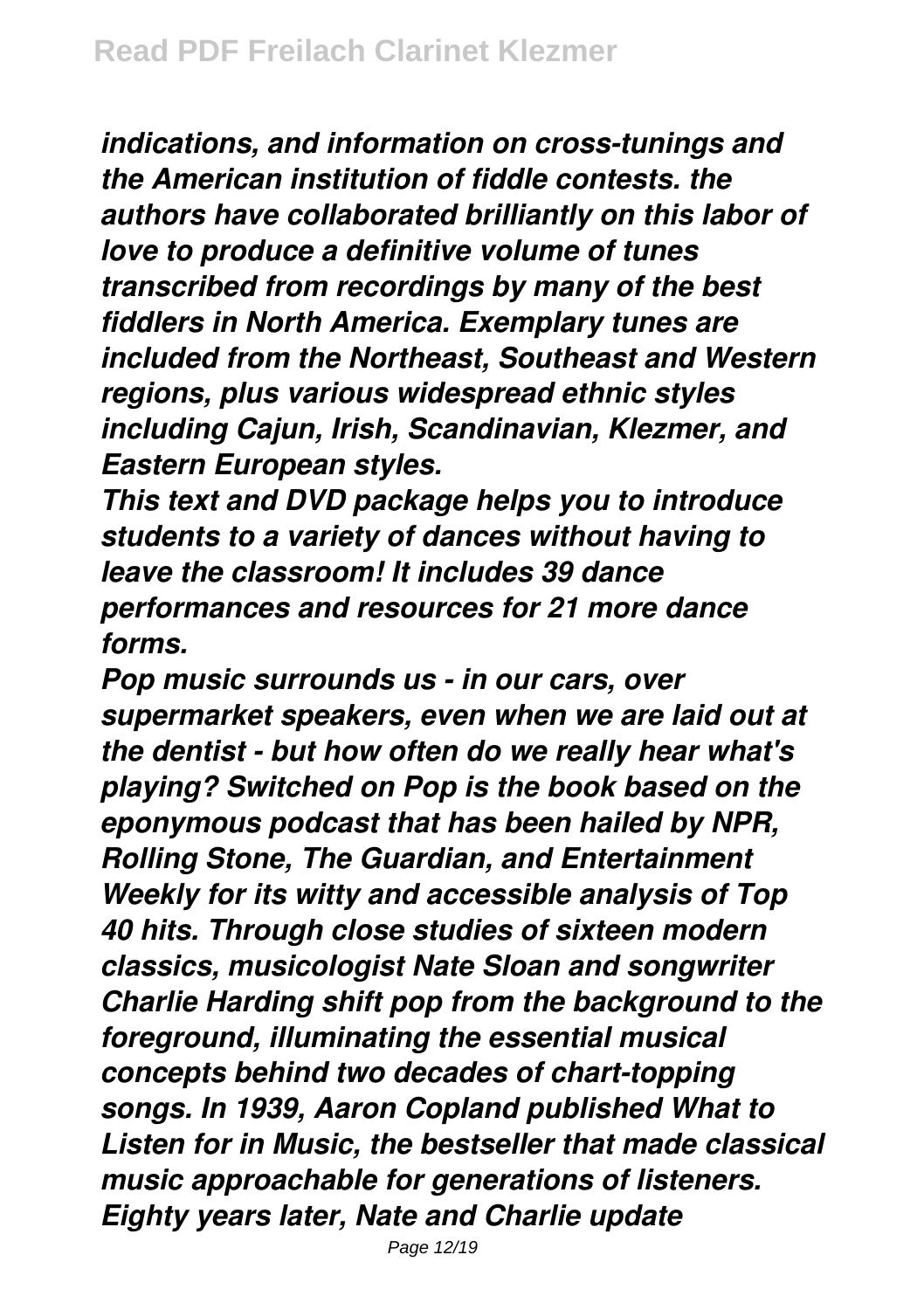*Copland's idea for a new audience and repertoire: 21st century pop, from Britney to Beyoncé, Outkast to Kendrick Lamar. Despite the importance of pop music in contemporary culture, most discourse only revolves around lyrics and celebrity. Switched on Pop gives readers the tools they need to interpret our modern soundtrack. Each chapter investigates a different song and artist, revealing musical insights such as how a single melodic motif follows Taylor Swift through every genre that she samples, André 3000 uses metric manipulation to get listeners to "shake it like a Polaroid picture," or Luis Fonsi and Daddy Yankee create harmonic ambiguity in "Despacito" that mirrors the patterns of global migration. Replete with engaging discussions and eye-catching illustrations, Switched on Pop brings to life the musical qualities that catapult songs into the pop pantheon. Readers will find themselves listening to familiar tracks in new waysand not just those from the Top 40. The timeless concepts that Nate and Charlie define can be applied to any musical style. From fanatics to skeptics, teenagers to octogenarians, non-musicians to professional composers, every music lover will discover something ear-opening in Switched on Pop. Johann Joachim Quantz's On Playing the Flute has long been recognized as one of the primary sources of information about eighteenth-century performance practice. In spite of its title, it is not simply a tutor for the flute, but a fully-fledged programme for training musicians of all types, with*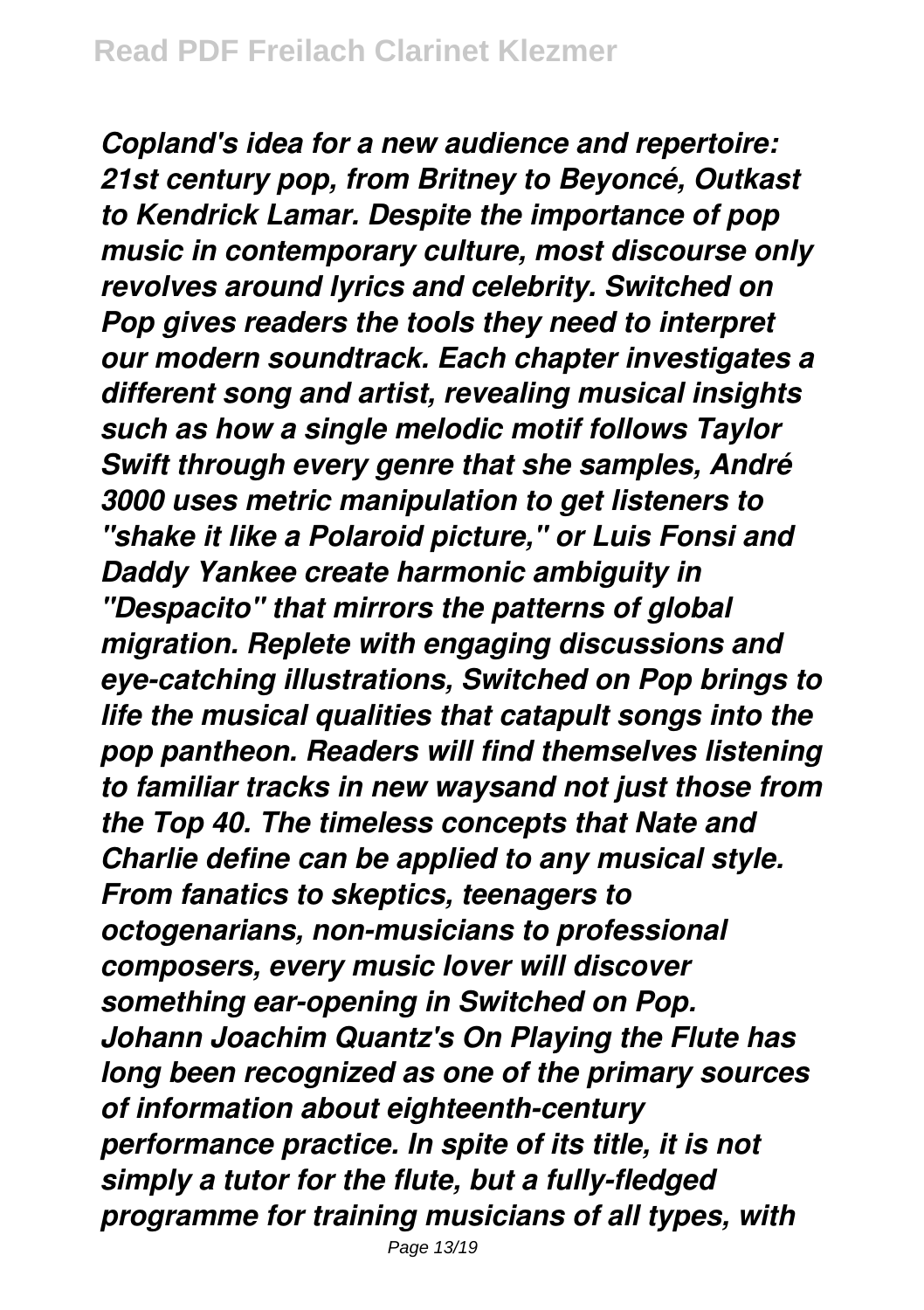*detailed information on intonation, ornamentation, dynamics, the 'duties' of the various accompanying performers, including the leader of the orchestra, and the principal forms and styles (French, Italian and German) of the time. Although Quantz is most often identified as the teacher of Frederick the Great, his musical roots were in Dresden, the most brilliant musical establishment in Germany; and his travels and studies in Italy, France and England gave him direct experience of most phases of European musical life in the 1720s and 30s. This reissue of the second edition provides a wonderfully complete and detailed picture of musical taste and performance practice in the 18th century, and includes a new introduction by Professor Reilly, drawing attention to recent research on Quantz. Whether you want to learn to play the flute and be taught by the teacher of Frederick the Great, or just to gain a first-hand insight into the history of classical music, On Playing the Fluteis an essential and entertaining read.*

*Pentatonic Scales for Jazz Improvisation From the Repertoire of the Maxwell Street Klezmer Band*

*Shpil*

*Judaica Sound Recordings in the Harvard College Library: Subject index On Playing the Flute Music, History and Memory Sounding Jewish in Berlin In response to many requests for a simplified*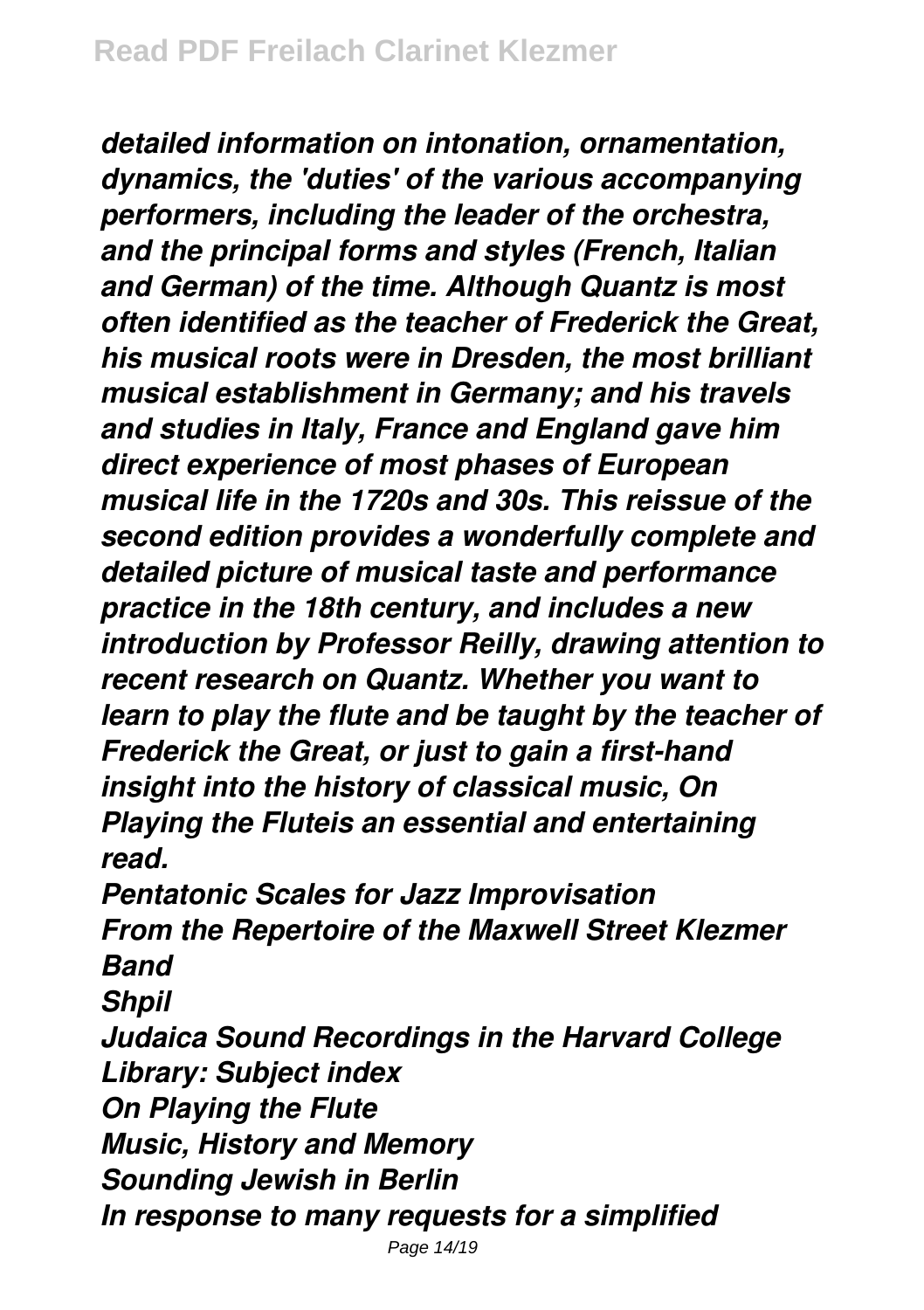*version of his highly acclaimed Klezmer Collection, Stacy Phillips has compiled a selection of pieces for beginning instrumentalists from that classic book. Klezmer music originally came from the Jewish ghettoes of Eastern Europe of the 19th and early 20th Centuries. the style reflects its mix of heritages from Europe, Near East and Gypsy. These arrangements are based on some of the earliest classic recordings in Europe and America. As such, they are a great introduction to this music which is now a world-wide phenomenon. Each number is arranged for C, Bb, Eb and bass clef instruments. Brass, reed, piano, flute, and string players can receive instant gratification from these entry level arrangements. the accompanying CD demonstrates ensemble versions of all the music, performed at slow tempos, by world class Klezmer artists on clarinet, violin, guitar and bass.*

*(Woodwind). This collection of traditional hornpipes, ballads and jigs includes a CD of performance tracks.*

*Klezmer is the first comprehensive study of the musical structure and social history of klezmer music - the music of the Jewish musicians' guild of Eastern Europe. Emerging in 16th century Prague, the klezmer became a central cultural feature of the largest transnational Jewish community ofmodern times - the Ashkenazim of Eastern Europe-until the decades following World War I. Author Walter Zev Feldman treats the major sources in relevant languages - principally Russian, Yiddish, Hebrew,*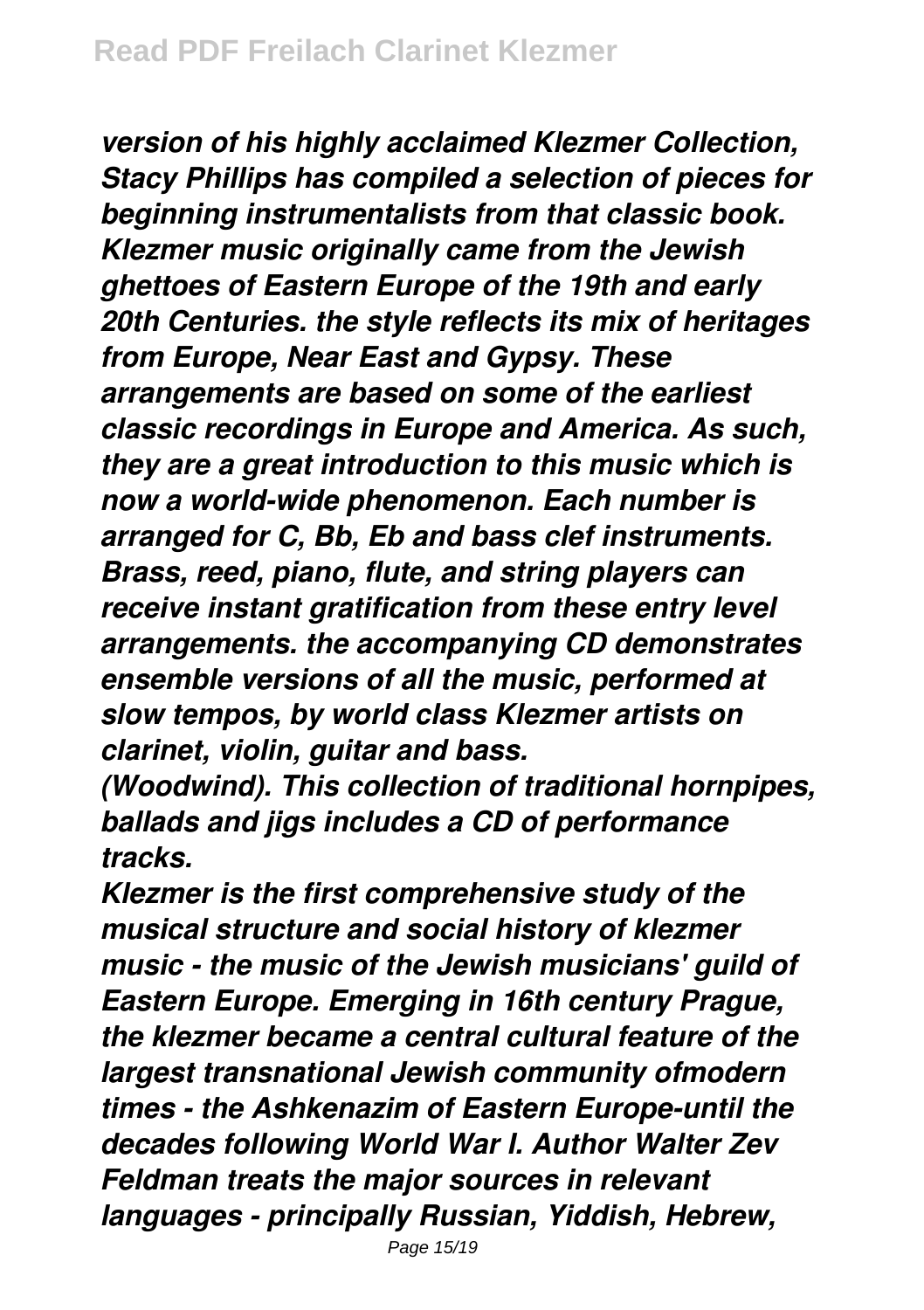*and Romanian - from the 16th to the 20th centuries, including interviews with authoritativeEuropeanborn klezmorim, conducted over a period of more than thirty years in America, Eastern Europe and Israel. Including musical analysis, the book draws upon the foundational collections of the late Tsarist and early Soviet periods, plus rare cantorial and klezmer manuscripts from the late 18th to the early 20th centuries. Klezmer reveals the artistic transformations of the liturgy of the Ashkenazicsynagogue in klezmer wedding melodies, and presents the most extended study available in any language of the relationship of Jewish dance to the rich and varied klezmer music of Eastern Europe. The complex of speech, dance, and musical gesture is deeply rooted in Jewish expressive culture, andreached its highest development in Eastern Europe. Much of the musical and choreographic history of the Ashkenazim is embedded in the klezmer repertoire, which functioned as a kind of non-verbal communal memory.*

*An invention of the Industrial Revolution, the accordion provided the less affluent with an inexpensive, loud, portable, and durable "one-manorchestra" capable of producing melody, harmony, and bass all at once. This rich collection considers the accordion and its myriad forms, from the concertina, button accordion, and piano accordion familiar in European and North American music to the more exotic-sounding South American bandoneón and the sanfoninha. Capturing the*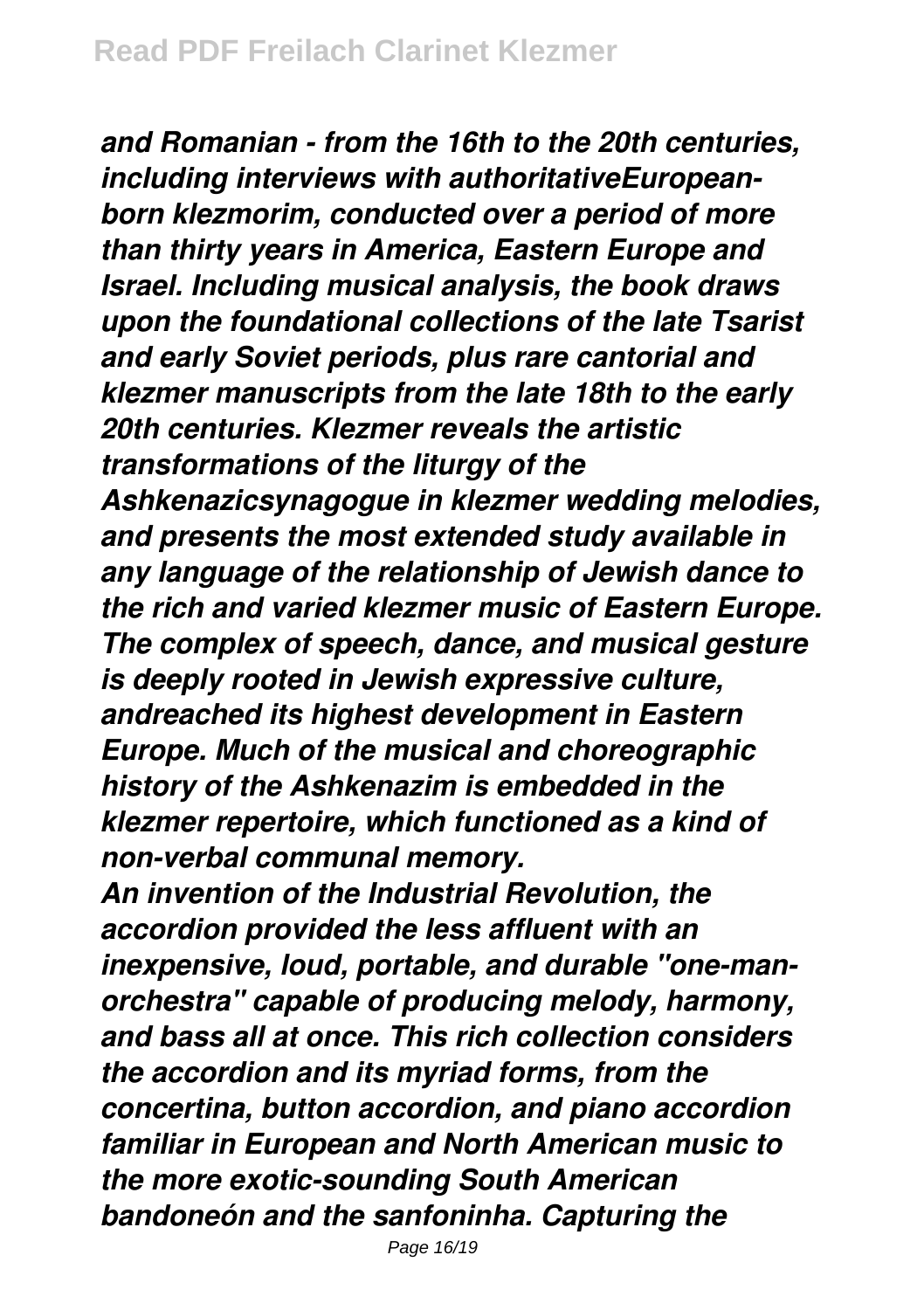*instrument's spread and adaptation to many different cultures in North and South America, contributors illuminate how the accordion factored into power struggles over aesthetic values between elites and working-class people who often were members of immigrant and/or marginalized ethnic communities. Specific histories and cultural contexts discussed include the accordion in Brazil, Argentine tango, accordion traditions in Colombia and the Dominican Republic, cross-border accordion culture between Mexico and Texas, Cajun and Creole identity, working-class culture near Lake Superior, the virtuoso Italian-American and Klezmer accordions, Native American dance music, and American avant-garde. Contributors are María Susana Azzi, Egberto Bermúdez, Mark DeWitt, Joshua Horowitz, Sydney Hutchinson, Marion Jacobson, James P. Leary, Megwen Loveless, Richard March, Cathy Ragland, Helena Simonett, Jared Snyder, Janet L. Sturman, and Christine F. Zinni. An invention of the Industrial Revolution, the accordion provided the less affluent with an inexpensive, loud, portable, and durable "one-manorchestra" capable of producing melody, harmony, and bass all at once. Imported from Europe into the Americas, the accordion with its distinctive sound became a part of the aural landscape for millions of people but proved to be divisive: while the accordion formed an integral part of working-class musical expression, bourgeois commentators often derided it as vulgar and tasteless. This rich collection*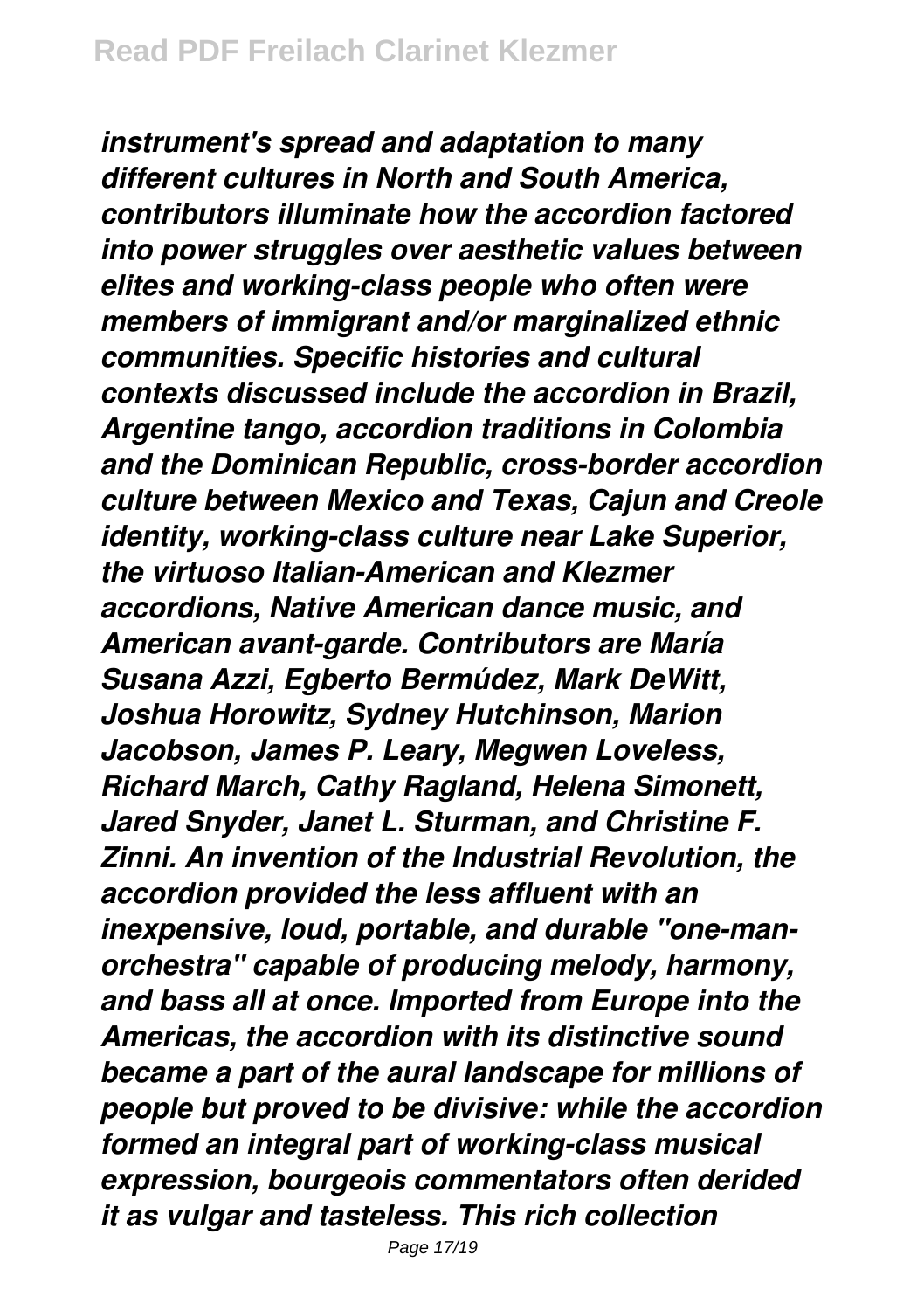*considers the accordion and its myriad forms, from the concertina, button accordion, and piano accordion familiar in European and North American music to the exotic-sounding South American bandoneón and the sanfoninha. Capturing the instrument's spread and adaptation to many different cultures in North and South America, contributors illuminate how the accordion factored into power struggles over aesthetic values between elites and working-class people who often were members of immigrant and/or marginalized ethnic communities. Specific histories and cultural contexts discussed include the accordion in Brazil, Argentine tango, accordion traditions in Colombia, cross-border accordion culture between Mexico and Texas, Cajun and Creole identity, working-class culture near Lake Superior, the virtuoso Italian-American and Klezmer accordions, Native American dance music, and American avant-garde. Contributors are María Susana Azzi, Egberto Bermúdez, Mark DeWitt, Joshua Horowitz, Sydney Hutchinson, Marion Jacobson, James P. Leary, Megwen Loveless, Richard March, Cathy Ragland, Helena Simonett, Jared Snyder, Janet L. Sturman, and Christine F. Zinni. How Popular Music Works, and Why It Matters Jüdisch-amerikanische Hochzeitmusik The Collections and Writings of Moshe Beregovski The Music of Naftule Brandwein and Dave Tarras*

*Virtually Jewish Clarinet Method*